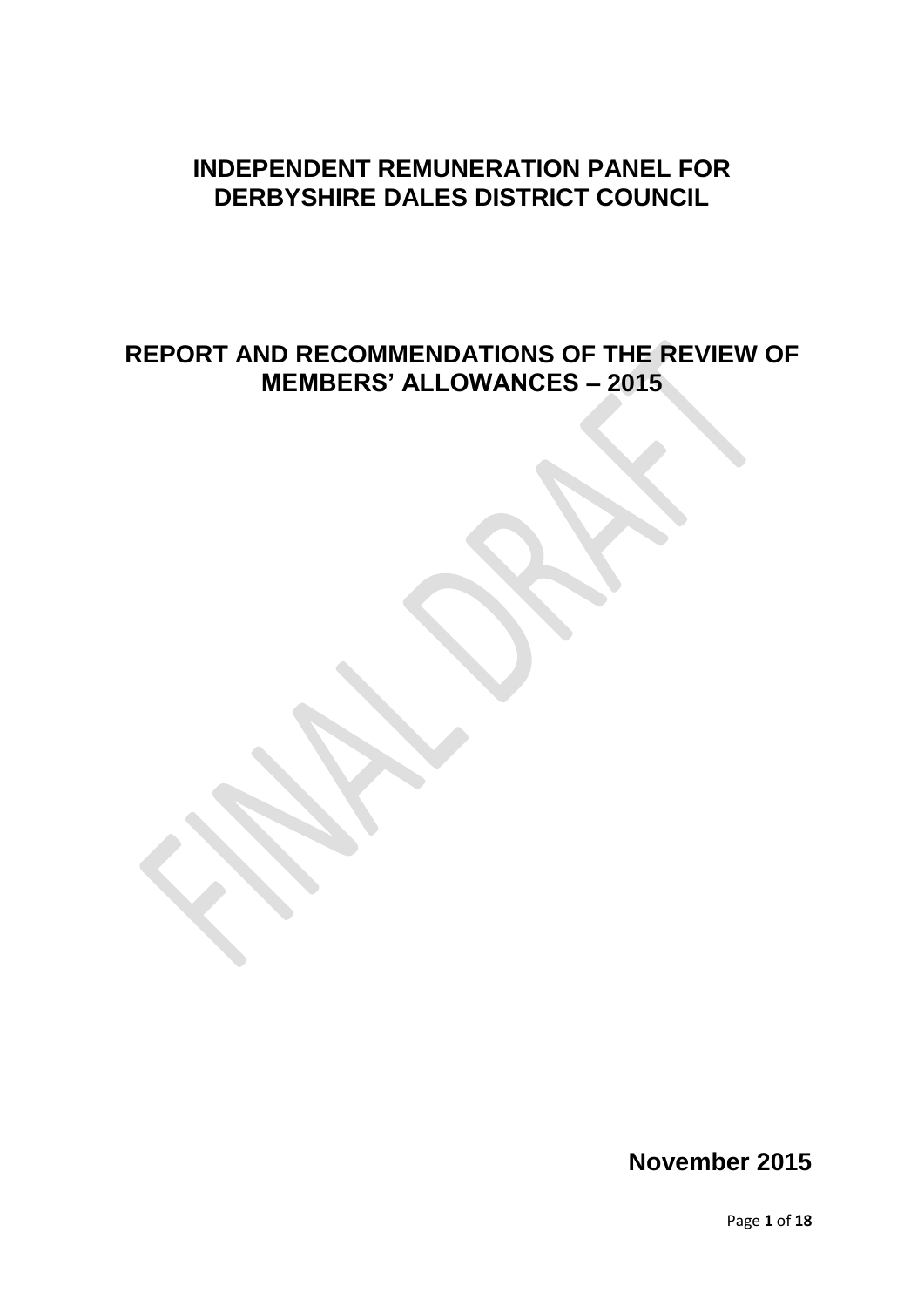# **Contents**

|                                      | Page Number |
|--------------------------------------|-------------|
| A. Purpose of Report                 | 3           |
| <b>B. Summary Recommendations</b>    | $4 - 5$     |
| C. Background & Introduction         | 6           |
| D. Research & Benchmarks             | 7           |
| E. Context                           | 8           |
| F. Basic Allowance                   | 9           |
| G. Special Responsibility Allowances | $10 - 13$   |
| H. Other Expenses                    | $14 - 15$   |
| Date of Introduction<br>I.           | 16          |
| J. Annual Review                     | 16          |
| Appendix A (IRP Members)             | 17          |
| Appendix B (Comparison Councils)     | 17          |
| Appendix C (List of Approved Duties) | 18          |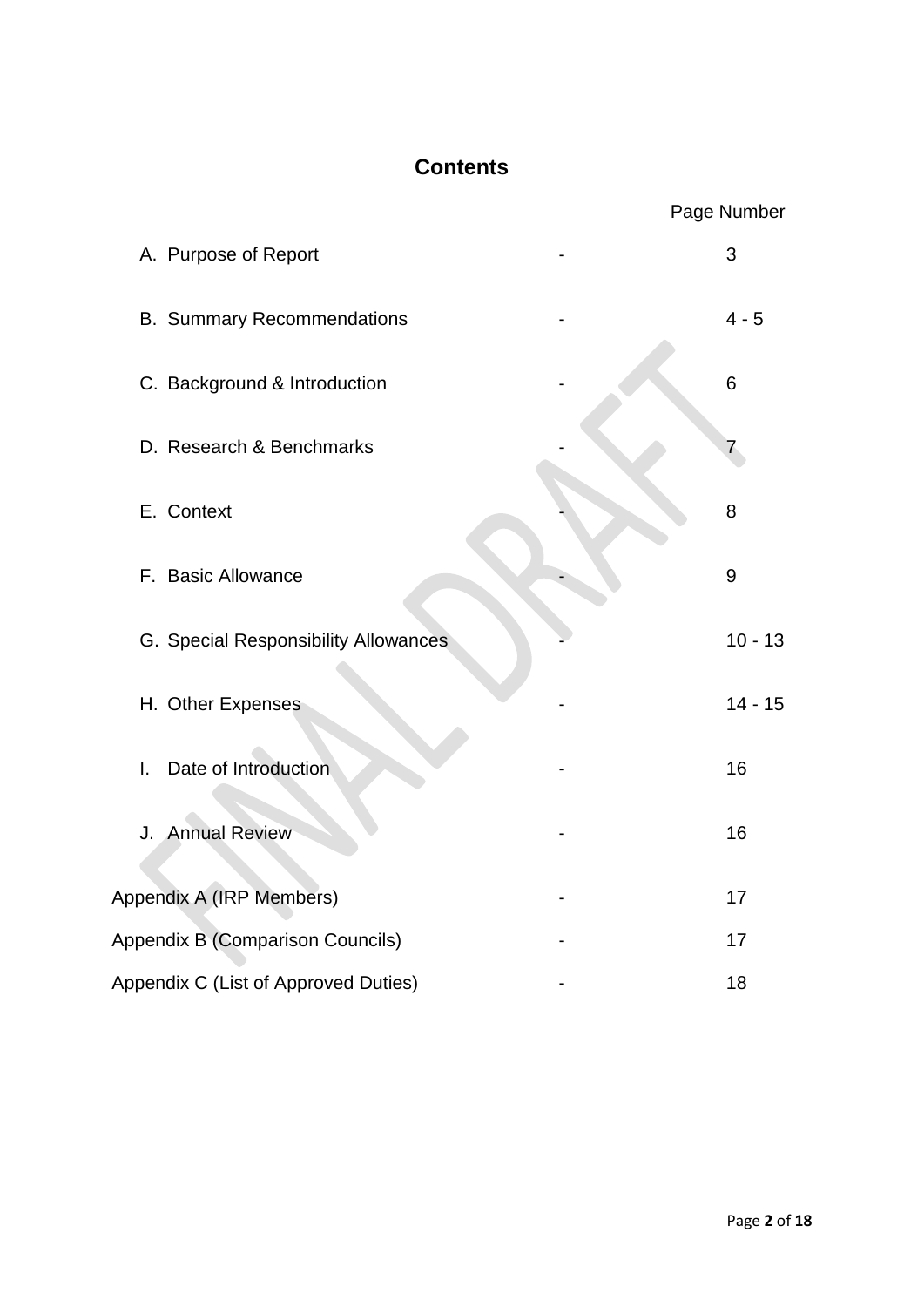# **A - Purpose of Report**

1.0 The purpose of the report is to make recommendations to the Council following a review undertaken by an Independent Remuneration Panel into allowances and expenses paid to Councillors.

2.0 The review has been requested following changes to the governance arrangements of the Council in May 2015.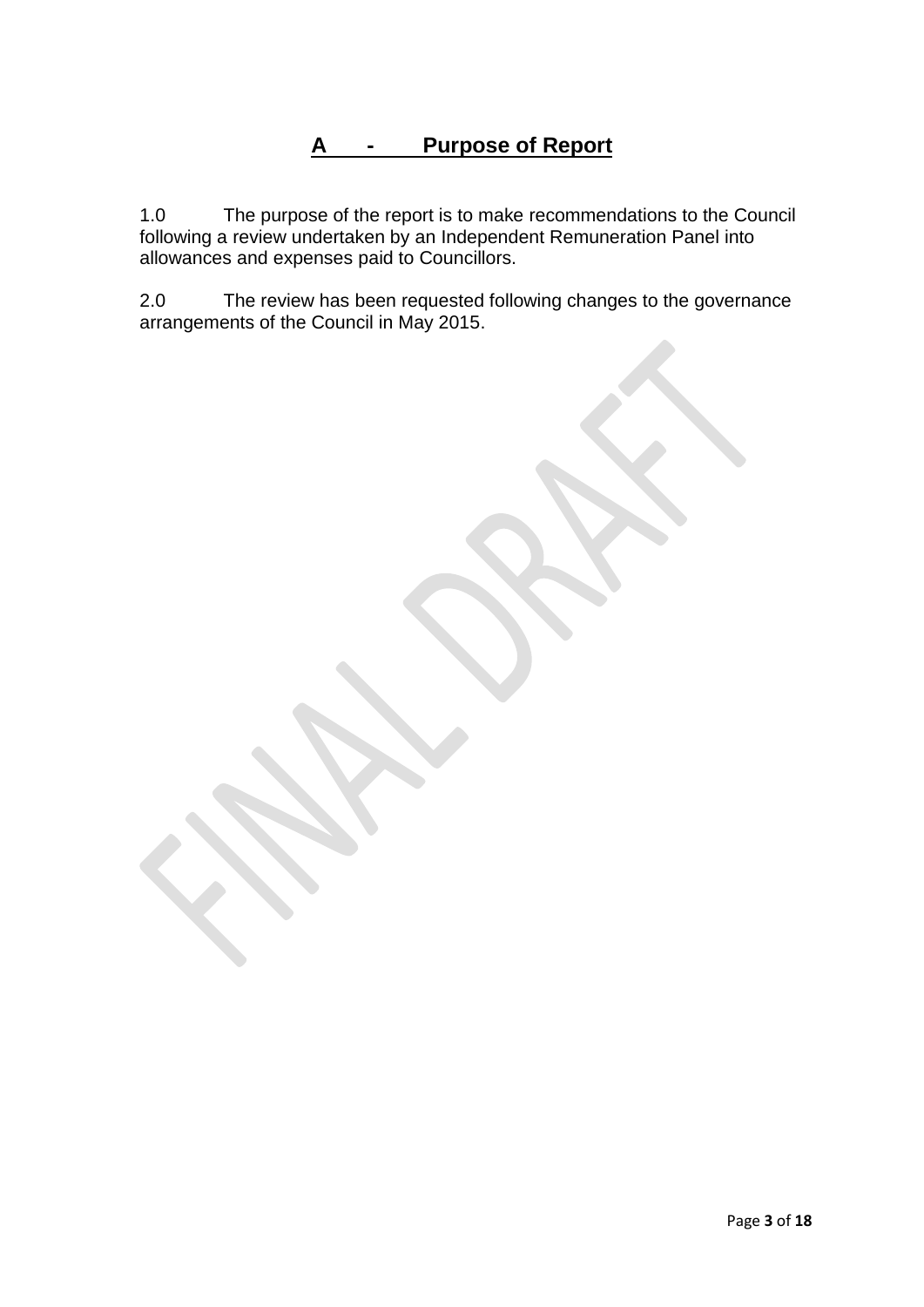## **B - Summary Recommendations**

1.0 Basic Allowance<br>1.1 That the Basic Al

That the Basic Allowance (BA) of £4243 remains at the same level.

2.0 Special Responsibility Allowances

2.1 That all Special Responsibility Allowances (SRA) be calculated as a multiple of the basic allowance.

2.2 That the SRA paid to the Leader of the Council be fixed at a level of 2.5 x the  $BA = £10,608.$ 

2.3 That the current SRAs paid to political group leaders be abandoned and replaced with the following SRA arrangements:-

Leader of an opposition group having  $25 - 50\%$  of council seats  $-0.5x$  BA = £2122; Leader of an opposition group having  $10 - 25\%$  of council seats  $-0.25x$  BA = £1061; Leader of an opposition group with  $\leq 10\%$  of council seats  $-$  0x BA = £0.

2.4 That the SRA paid to the Chair of the Council, the Chair of the Governance and Resources Committee, the Chair of the Community and Environment Committee and the Chair of the Planning Committee be fixed at a level of 1 x the  $BA = \text{\pounds}4243$ .

2.5 That the SRA paid to the Chair of the Licensing and Appeals Committee be fixed at a level of  $0.5$  x the BA = £2122.

2.6 That the SRA paid to the Deputy Leader of the Council be fixed at a level of 0.7 x the  $BA = £2.970$ 

2.7 That the SRA paid to the Vice-Chairs of the Council, the Governance and Resources Committee, the Community and Environment committee and the Planning Committee be fixed at a level of 0.35 x the BA = £1,485.

2.8 That the SRA paid to the Vice-Chair of the Licensing and Appeals Committee be fixed at a level of  $0.25$  x the BA = £1,061.

2.9 That no SRA be established at the moment for the role of Member Champion but that this be reviewed after the first year of operation of this role, i.e. in May 2016.

2.10 That no councillor be in receipt of more than one SRA. (should circumstances arise where councillors may be eligible to receive two or more SRAs, only the highest SRA should be paid)

*(NB - all figures rounded to nearest whole pound)*

### 3.0 Expenses

3.1 That the travel expense payment for the use of a councillor's private vehicle (car, motorcycle or bicycle) whilst on official Council business be fixed to the current rates recognised by HMRC. (private car  $=$  45p per mile)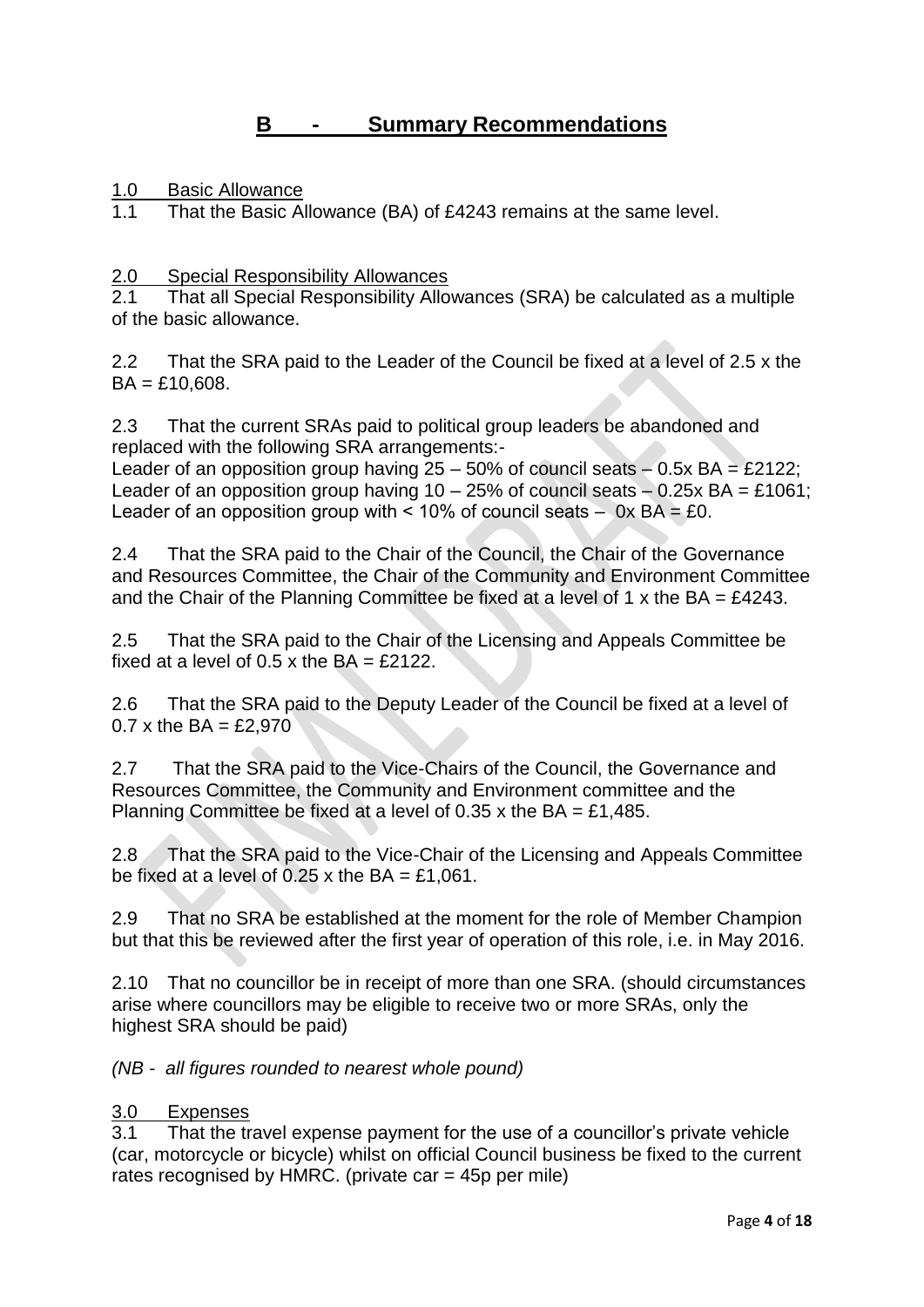3.2 That the scheme for claiming travel expenses extend to cover travel to Approved Duties (see Appendix C) between the following locations:-

- $\bullet$  Home meeting home
- Work meeting work
- Work meeting home or vice versa (less usual home to work journey)

3.3 That other subsistence rates available to councillors mirror those available to the staff of the Council.

3.4 That any future changes to the staff scheme be mirrored in the expenses rates available to councillors.

3.5 That child carer's and dependent carer's allowance be increased to a rate of £7.20 per hour and subsequently reimbursed at the National Living Wage. The reimbursement of such expenses should be conditional on the production of receipts to the satisfaction of the Head of Corporate Services.

3.6 That in exceptional circumstances (e.g. where a dependent has a disability and specialised care is required) and with the prior authorisation of the Head of Corporate Services, higher hourly rates should be considered.

### 4.0 Date of Implementation

4.1 That, with the exception of 4.2 below, any changes agreed to the scheme of allowances should be implemented with effect from 1st January 2016.

4.2 That the proposed SRA's associated with the positions of Chair and Vice-Chair of the planning committee be backdated to the 1<sup>st</sup> June 2015.

### 5.0 Indexation and Annual Review

5.1 The Panel recommends that the current basis for reviewing and adjusting allowances and expenses annually should be continued.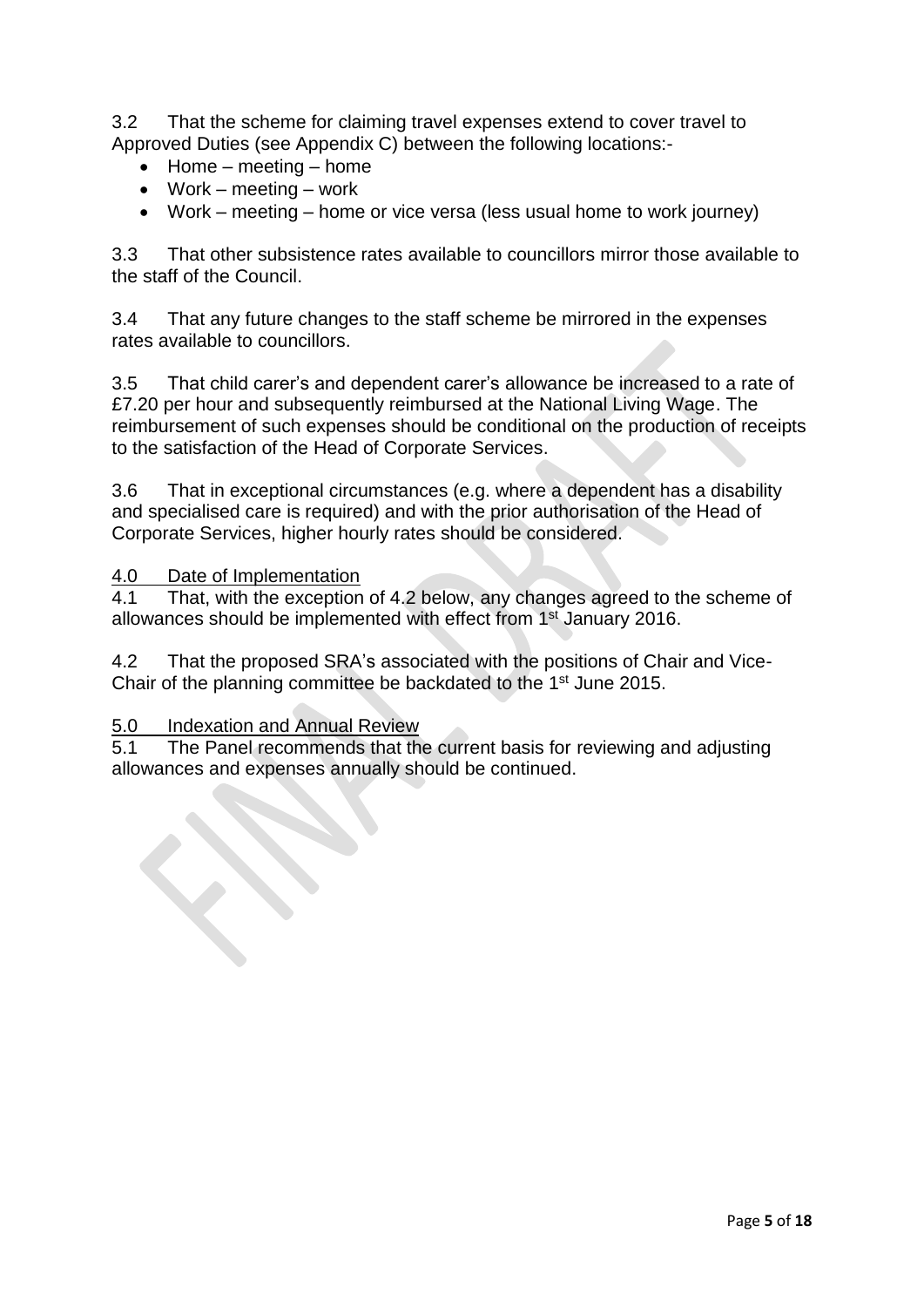## **C - Background and Introduction**

1.0 An Independent Remuneration Panel (IRP) has been appointed by the Council to carry out a review of the allowances paid to Councillors as required by the Local Government Act 2000 and subsequent legislation. A brief biography of the members of the panel is provided at Appendix A.

2.0 The Panel was appointed in July and carried out its work in the subsequent months in accordance with the advice and support given by senior staff of the Council and in accordance with the relevant legislation and statutory guidance.

3.0 Account was taken, during the review, of IRP processes used in other councils in Derbyshire and in other councils throughout England which are comparable with Derbyshire Dales. The recommendations are therefore based on current research and benchmarking together with information gathered from direct interviews with a selected cross-section of councillors and an open invitation to all councillors to submit views and opinions to the panel.

4.0 The law requires each Council to "have regard" to the recommendations of the Independent Remuneration Panel.

5.0 The purpose of member allowances is to support people from all walks of life to become involved in local politics and government if they choose.

6.0 The terms of reference used by the IRP included a consideration of recommendations on:-

- (a) the amount of basic allowance that should be payable to all of the elected Members;
- (b) the roles and responsibilities for which a Special Responsibility Allowance (SRA) should be payable and the amount of each such allowance (including the new role of Member Champion);
- (c) whether the scheme should include payments in respect of the expenses associated with travel and subsistence, of arranging for the care of children and dependents and the level of such allowances; and

7.0 The Panel acknowledge that the Council has difficult choices to make in its allocation of financial resources and that it is ultimately for the Council to decide how or whether to adopt the recommendations made.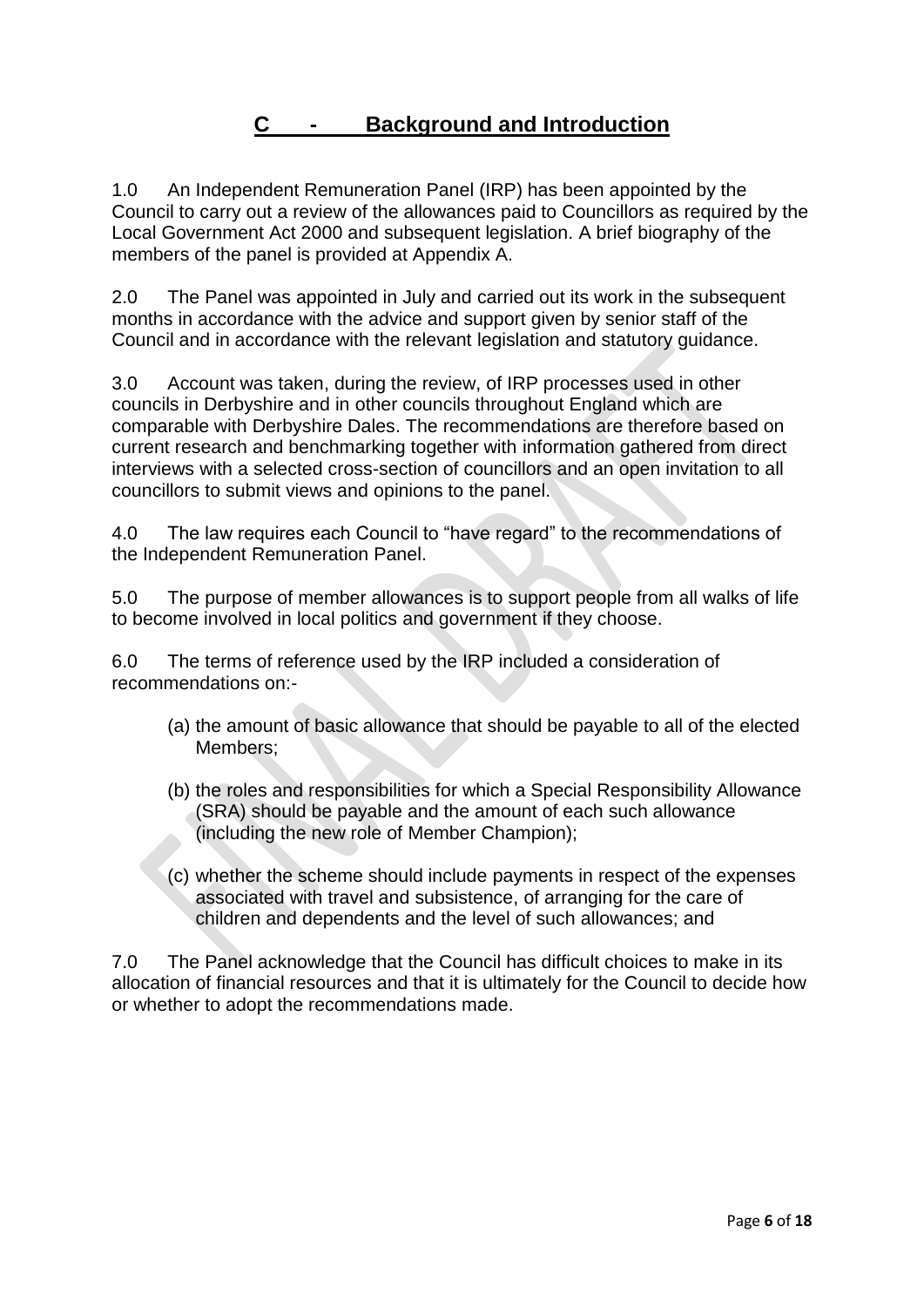## **D - Research and Benchmarking**

1.0 The Panel took into account the following evidence and documentation in the course of its current review of the Allowance Scheme:-

- (a) the revised committee structure brought into effect by the Council in January 2015, which removed one 'Policy' Committee (re-allocating responsibilities across the two remaining 'Policy' Committees and the Council), condensed the workload of two geographical Planning Committees (North and South) into one Planning Committee and established eight Member Champion roles which mirror the eight service delivery departments of the Council.
- (b) a comparison of the Council's allowances with those paid by other similar local authorities, namely:-
	- (1) with other district councils within Derbyshire and the Midlands; and
	- (2) with a cross section of the ONS 'Rural 80' classification of local authorities (80% of the population resident in rural settlements), which includes Derbyshire Dales.
- (c) an overview of the range of functions and responsibilities of elected councillors and of the main Committees of the Council;
- (d) the number of occasions on which each body, for which a Special Responsibility Allowance is paid, has met or is scheduled to meet;
- (e) interviews with a cross-section of elected councillors including Chairs' of committees, newly elected councillors, Member Champions and ward councillors;
- (f) comments and views received by the Panel from councillors during the course of the review; and
- (g) a copy of the Members' Role Descriptions adopted by the Council in 2015.

 $\left\langle \right\rangle$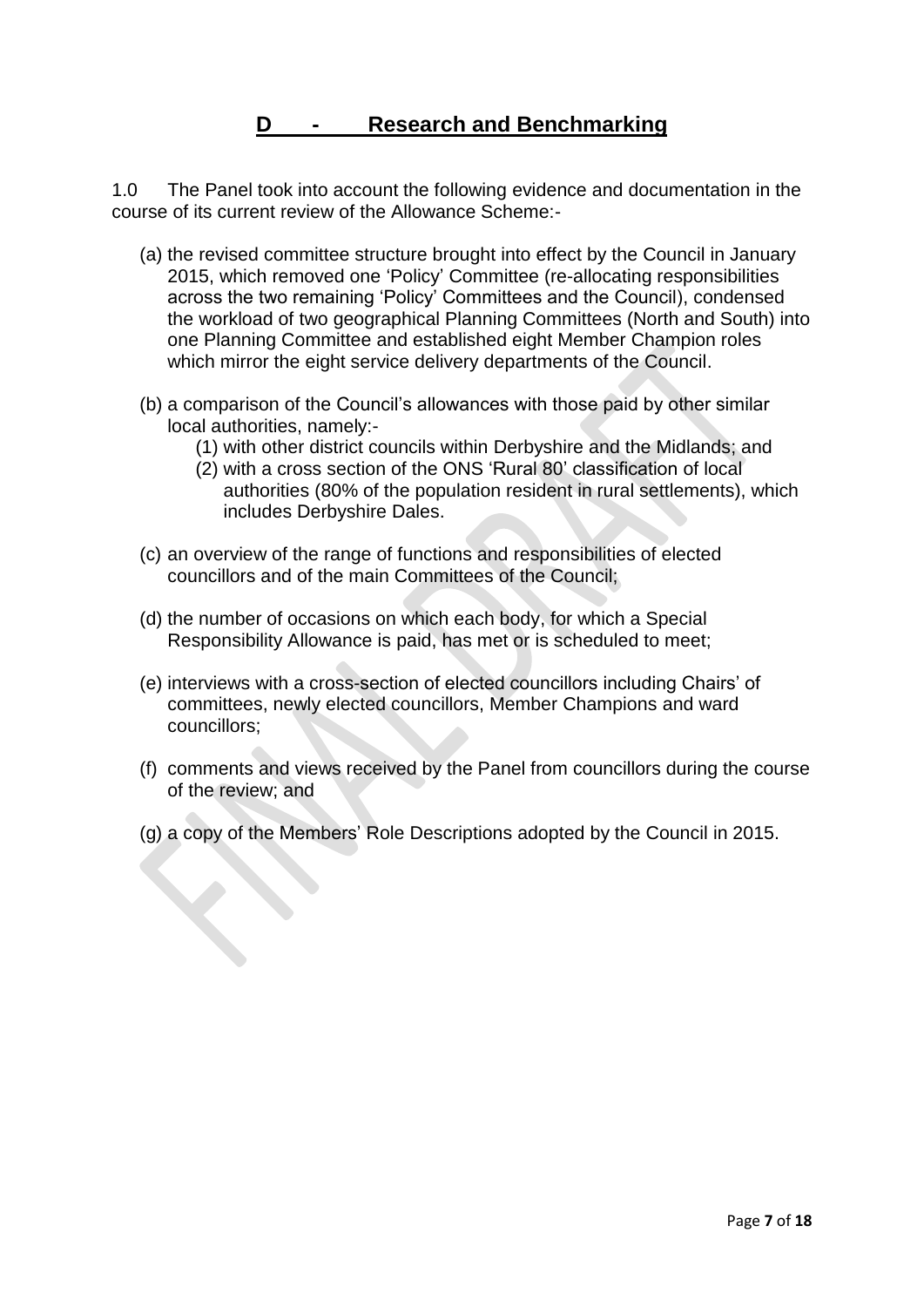## **E - Context**

1.0 Communities expect their councillors to make decisions on their behalf on a wide range of issues including (but not limited to) local transport facilities, health and wellbeing, waste management, housing, leisure facilities and new developments. The list is long and the role of the local councillor is one that carries significant responsibility.

2.0 However, it is recognised that local democracy carries, in part, a voluntary component based on an interest in and care for the quality of life of residents in the local community. The vast majority of councillors become involved without any thought for any remuneration whatsoever let alone the level at which such remuneration might be set.

3.0 Very few individuals set out on a path with an ambition to become the leader of a council, and the availability of Special Responsibility Allowances, let alone the levels at which these might be set, are not issues which determine whether individuals become involved with local politics.

4.0 However, it is also recognised that the demographic make-up of most councils leans towards the older end of the age spectrum and that it is often difficult to attract people who may be 'in work' into standing as a candidate in local elections. In order, therefore, to make some attempt to make the role accessible to as many individuals as possible in the local community and achieve a representative cross-section of the local population, some level of compensation is appropriate.

5.0 The level of compensation should act as a mechanism for recognising the increasing demands and expectations placed on local councillors, their levels of responsibility for the management of community budgets and assets and the often anti-social hours during which they may need to respond to ward issues.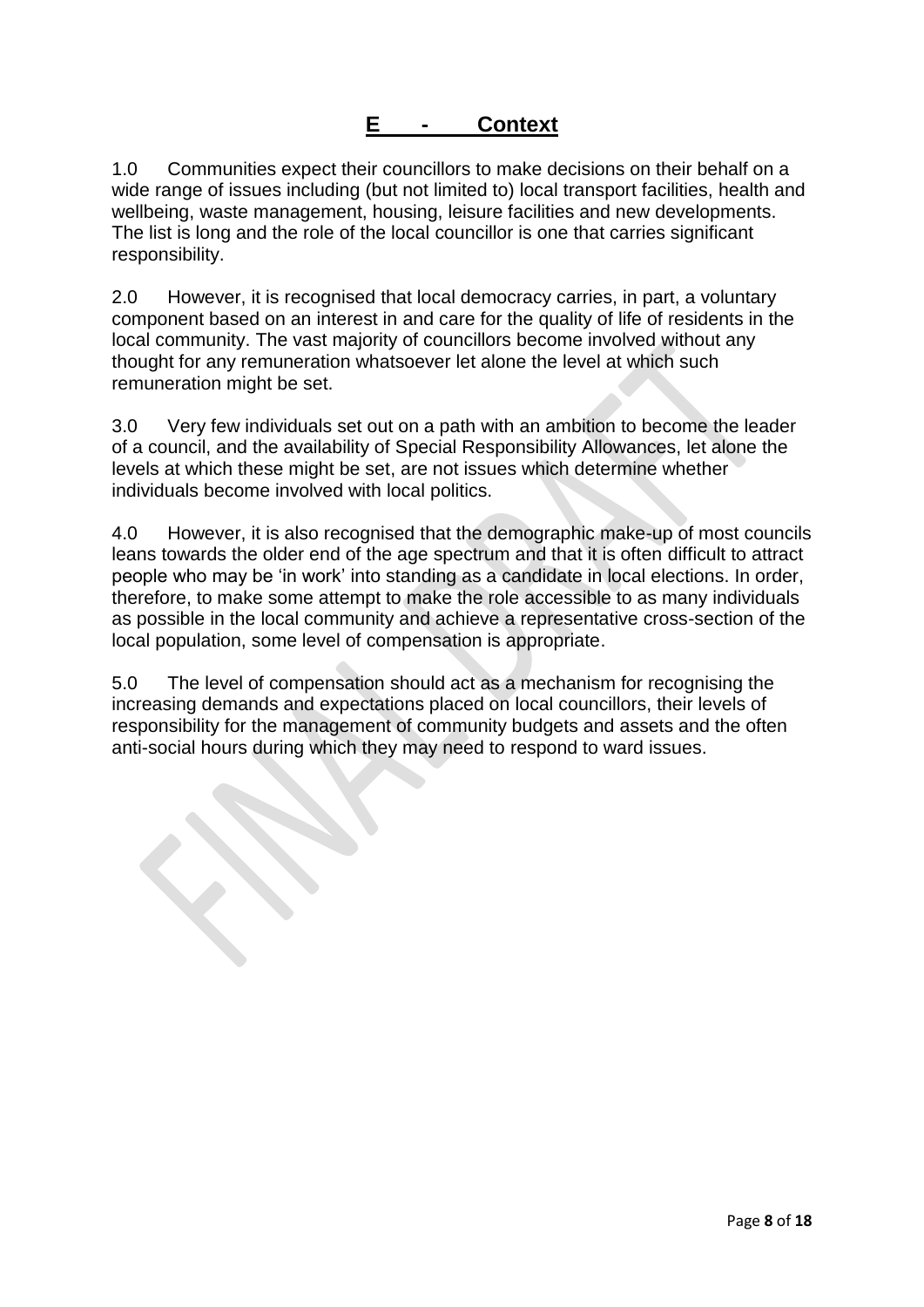1.0 The Basic Allowance (BA) is made available as compensation to locally elected representatives for time spent on the business of the Council but also recognising that most councillors become involved because of an interest in protecting and caring for community issues, not because of the level of any remuneration.

2.0 However, it is equally acknowledged that many individuals are discouraged from becoming involved in local democracy because of concerns not only over the time demands of the work but also over potential loss of income. This is the main reason for the payment of BA and, as a consequence of these factors, it needs to be set at a level to realistically compensate individuals for the time and commitment given by locally elected representatives.

3.0 When considering the BA it is widely recognised that the 'public service ethos' is something which drives all people who become councillors and that it would be reasonable to assume that a certain proportion of the time spent on council business should reflect this voluntary element of their activities. However, it would be unrealistic to expect that this should amount to anything more than a handful of hours per week.

4.0 The current level of basic allowance in Derbyshire Dales was set following a previous review in 2008. It has been adjusted since in line with staff wage increases such that, from  $1<sup>st</sup>$  January 2015, it stands at £4,243. This compares with an average level in the R50 and R80 benchmark councils (see Appendix B) of £4,181.

5.0 Based on the Panel's research and review of the commitment required of a local councillor, a comparison with similar councils to DDDC and an assessment of the nature and value of activities undertaken by a ward councillor **the Panel recommend no change to the current Basic Allowance and that it remains at £4,243.**

**6.0 The Panel also recommend, for reasons of simplifying the scheme of allowances, that the Basic Allowance be used as a benchmark against which to fix the level of Special Responsibility Allowances, i.e. all SRA's should be calculated as a multiple of the BA**.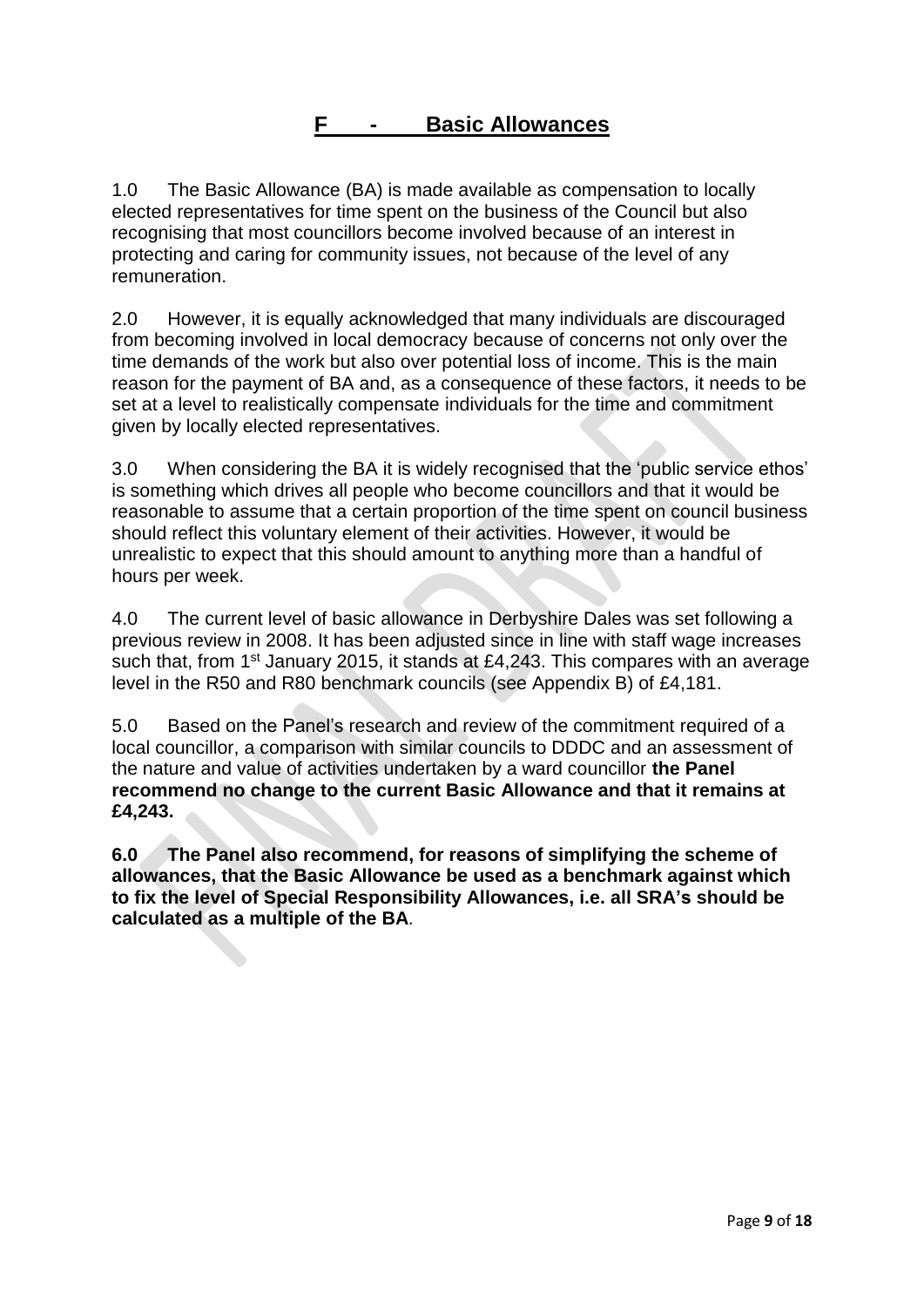## **G - Special Responsibility Allowances**

1.0 Special Responsibility Allowances (SRA's) are paid in recognition of the specific roles and responsibilities undertaken by some elected members on behalf of the council.

2.0 They are a recognition not only of the additional responsibility carried by the incumbents of such positions but also of the time commitments of such roles and the impact they have on the local community – the SRA is a blend of all these things.

3.0 Based on the terms of reference the Panel has the following observations and recommendations in respect of Special Responsibility Allowances.

### **Leader of the Council**

4.0 The current scheme of allowances defines an annual allowance for the Leader of the Council of £8,805. An additional annual allowance of £3,706 is also paid to the leader of the majority group, although this is reduced by 50% where the Leader of the Majority Group is also the Leader of the Council.

5.0 We have been unable to identify any circumstances where the Leader of the Council is not also the leader of the main political group. We believe, therefore, that the current scheme is unnecessarily complicated in the way in which the SRA for the Council Leader is calculated and that greater transparency and accountability would be created if the SRA paid to the Leader of the Council were a single fixed amount.

6.0 For this reason **the Panel recommends that the separate SRA payable to the leader of the main political group be removed and that the SRA paid to the Leader of the Council be fixed at 2.5x the basic allowance, = £10,608.**

### **Allowances Paid to Political Opposition Party Leaders**

7.0 In addition to defining a payment to the leader of the main political group, the current scheme of allowances provides for a fixed level payment to the leaders of the first and second opposition groups.

8.0 These payments are interpreted to be a reflection of the work associated in any council with the organisation and presentation of alternative policy options to the main party and the management of the policy challenge which needs to be apparent in any healthy democratically-elected organisation. As such, we believe that such payments are valid types of Special Responsibility Allowances.

9.0 The Panel also are of the view that the level of such allowances should be a reflection of both the personal effort required and the span of influence which would need to be exerted by an opposition group leader in providing political challenge within the organisation.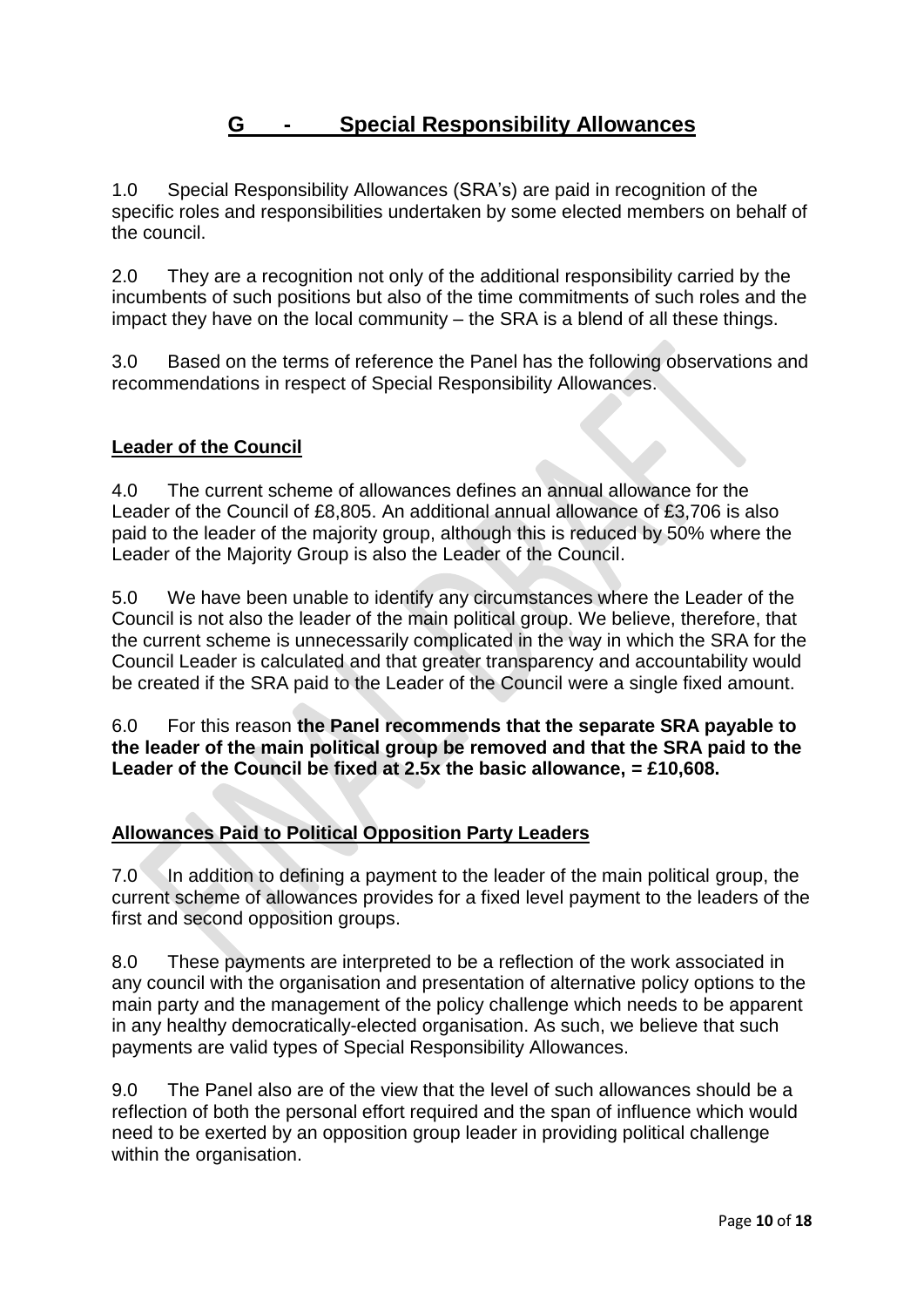10.0 For this reason we believe that the level of SRA paid to opposition group leaders should contain an element which reflects the size of the group on the Council.

11.0 The number of elected councillors serving on Derbyshire Dales DC is 39 and a majority is therefore created when a political group secures 20 seats on the Council. Having recommended above the removal of the SRA payable to the leader of the main political group, the Panel's **recommendation on this matter, therefore, is that the current Special Responsibility Allowances payable to political group leaders be abandoned and replaced with the following SRA arrangements:-**

- **Leader of an opposition group having 25 – 50% of council seats – 0.5x BA = £2122;**
- **Leader of an opposition group having 10 – 25% of council seats – 0.25x BA = £1061;**
- **Leader of an opposition group with ˂ 10% of council seats 0x BA = £0**

## **Chairs of Main Committees**

12.0 The dialogue with elected members over recent weeks and the benchmarking with other councils has provided an insight into the levels of responsibilities, the time commitment and the depth of community impact associated with the main committees of the council together with the demands made on the Chairs of these committees.

13.0 It has also allowed us to offer a definition of main committee and for this purpose we include in this definition the Governance and Resources Committee, the Community and Environment Committee, the Council and the Planning Committee.

14.0 There are variations in the frequency of meetings of these committees and in the breadth of the subject material under their consideration. However, based on the combination of these factors and on the degree of community impact that may arise from the various decisions of these four bodies of the council, we believe that the value of the SRA paid to the main committee Chairs should be consistent.

15.0 The Panel's general view of the scheme of allowances is that it should be as simple and as easy to understand as possible as well as being easy to administer. For these reasons the Panel has recommended above that all SRA's be calculated as a multiple of the Basic Allowance. **The Panel recommends that the level of SRA paid to the Chair of the Council, the Chair of the Governance and Resources Committee, the Chair of the Community and Environment Committee and the Chair of the Planning Committee be fixed at a level of 1 x the BA = £4243.**

### **Chair of Licensing and Appeals Committee**

16.0 The SRA payable to the Chair of the Licensing and Appeals Committee (at £1,066) currently stands at less than one quarter of the allowance paid to the main committee chairs. This Committee meets less frequently than the main committees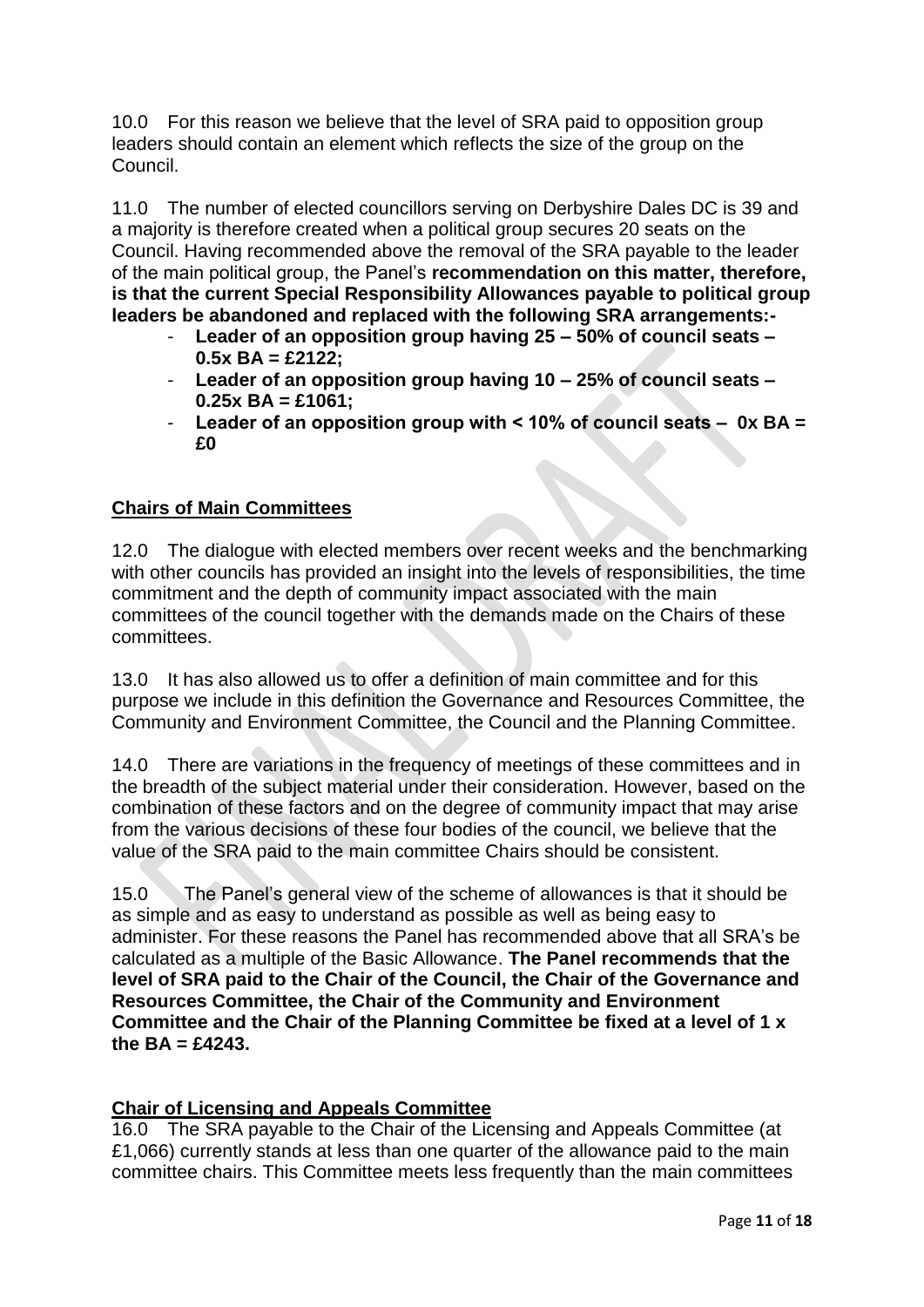although it's sub-committees can be called-on at short notice to deal with quasijudicial or regulatory matters which can have significant impact on the social and economic culture of Derbyshire Dales. A comparison of the SRA for this specific post with those paid in comparable councils indicates it is less than half the average annual amount.

17.0 Based on an assessment of the level of responsibility, the frequency and timing of meetings and the potential degree of community impact of the role the Panel **recommend that the SRA paid to the Chair of the Licensing and Appeals Committee be fixed at a level of 0.5 x the BA = £2122**.

### **Deputy Leader and Vice Chair Positions**

18.0 Based on the Panel's assessment (informed by interviews with councillors and from the research data of comparable councils) of the time demands and levels of direct responsibility taken by the posts of Deputy Leader and Vice-Chairs of committees **the Panel make the following recommendations (again referenced to the Basic allowance):-**

- **That the SRA payable to the Deputy Leader of the Council be fixed at a level of 0.7 x the BA = £2,970;**
- **That the SRA payable to the Vice-Chairs of the Council, the Governance and Resources Committee, the Community and Environment committee and the Planning Committee be fixed at a level of 0.35 x the BA = £1,485; and**
- **That the SRA payable to the Vice-Chair of the Licensing and Appeals Committee be fixed at a level of 0.25 x the BA = £1,061.**

### **Chairs of Other Bodies**

19.0 Other committees or bodies of the Council described in the new political structure chart adopted by the Council in May 2015 are felt to fulfil the role of either time-limited advisory bodies or operational governance boards, the responsibility for chairing which, fall generally within the brief of the Leader of the Council or one of the main committee chairs. The Panel's view is that such roles do not warrant recognition as a separate special responsibility and should not, therefore, carry any Special Responsibility Allowance.

### **Member Champions**

20.0 The role of Member Champion was introduced by the Council as a new role after local elections in May 2015. Our interviews and research indicated two primary facets to the role, first to broaden the level of expertise and experience across a range of subject areas in order to inform debate and improve decision-making at committee and council meetings and, secondly, to provide an opportunity for newer councillors to engage more deeply with the Council's decision-making processes and thereby improve succession-planning for the Council's political administration.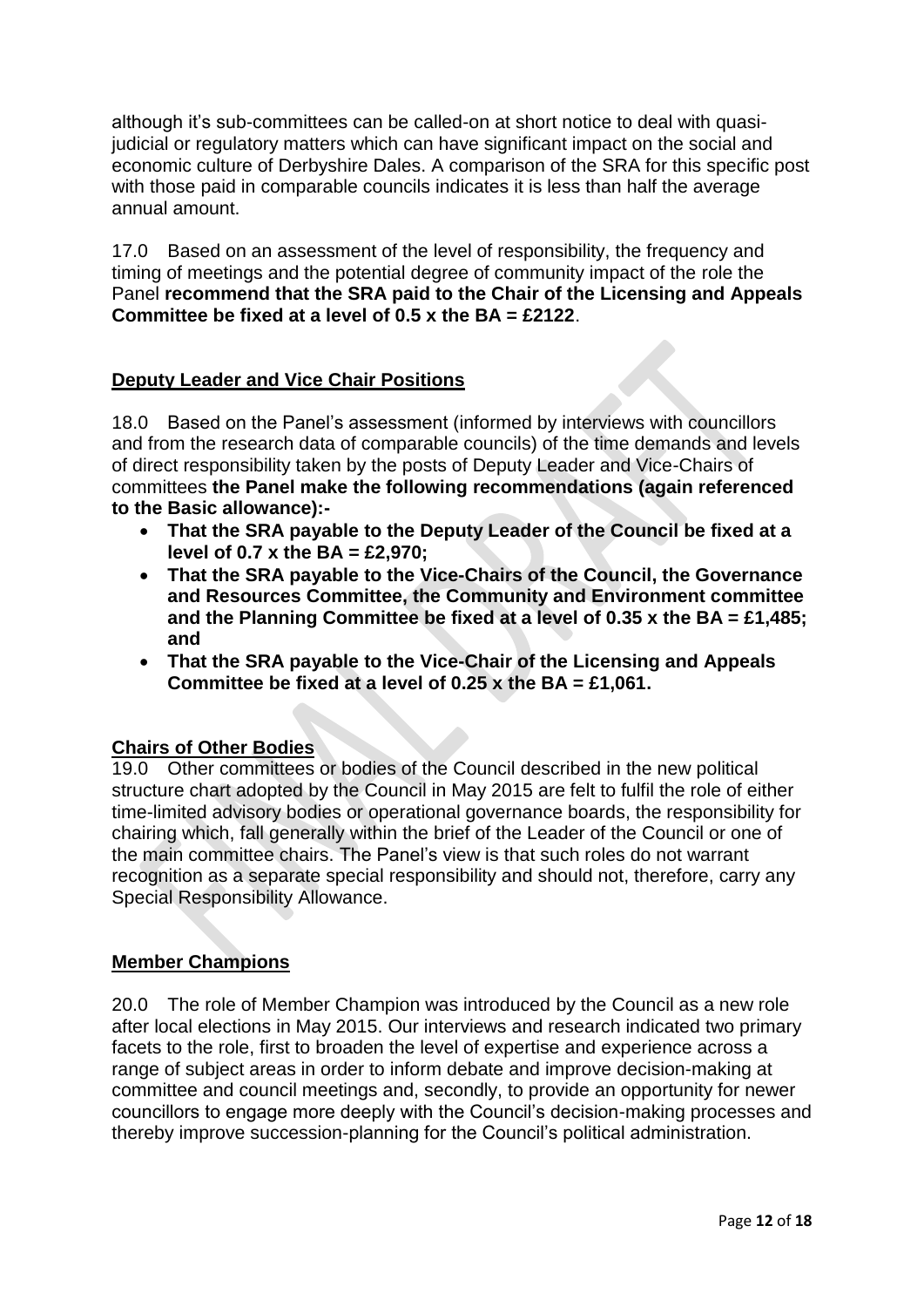21.0 There appears to be general support within the Council for the principle of the role of Member Champion although it is as yet unclear what added-value they might bring to the business of the Council.

22.0 The areas of interest of the eight member champions are aligned with the eight heads of service positions detailed in the staffing structure. This should help to ensure there is a clear functional focus in the briefs of each of the Member Champions although this becomes somewhat clouded when one considers the political structures chart, which indicates three Champions supporting the Governance and Resources Committee, five Champions supporting the Community and Environment Committee and none supporting the Planning Committee.

23.0 The current arrangements, therefore, generate some lack of clarity in the accountability of the Member Champion role which the Panel has found difficult to quantify at the moment. Much of the future value of the Member Champion role it seems will depend on the vigour with which individual members take to the role and the personal impact they may wish to make in their allocated subject area.

24.0 For these reasons **we recommend that no SRA be established at the moment for the role of Member Champion but that this be reviewed after the first year of operation of this role, i.e. in May 2016**, particularly if an accountability framework is established for the Member Champion role and the relationship between the role of Vice Chair and Member Champion is clarified. The Panel would be happy to offer further support on this issue if required.

## **Should Members Receive More Than One SRA?**

25.0 The view on this question is that the various roles identified for Special Responsibility Allowance are sufficient in themselves to justify the sole attention of the incumbent, particularly when coupled with the regular case work of a local councillor. We are of the view that the allocation of more than one SRA role to one councillor would have the effect of diluting the attention which each individual SRA role necessitates and the Panel therefore **recommend that no councillor be in receipt of more than one SRA.** (should circumstances arise where councillors may be eligible to receive two or more SRAs, only the highest SRA should be paid)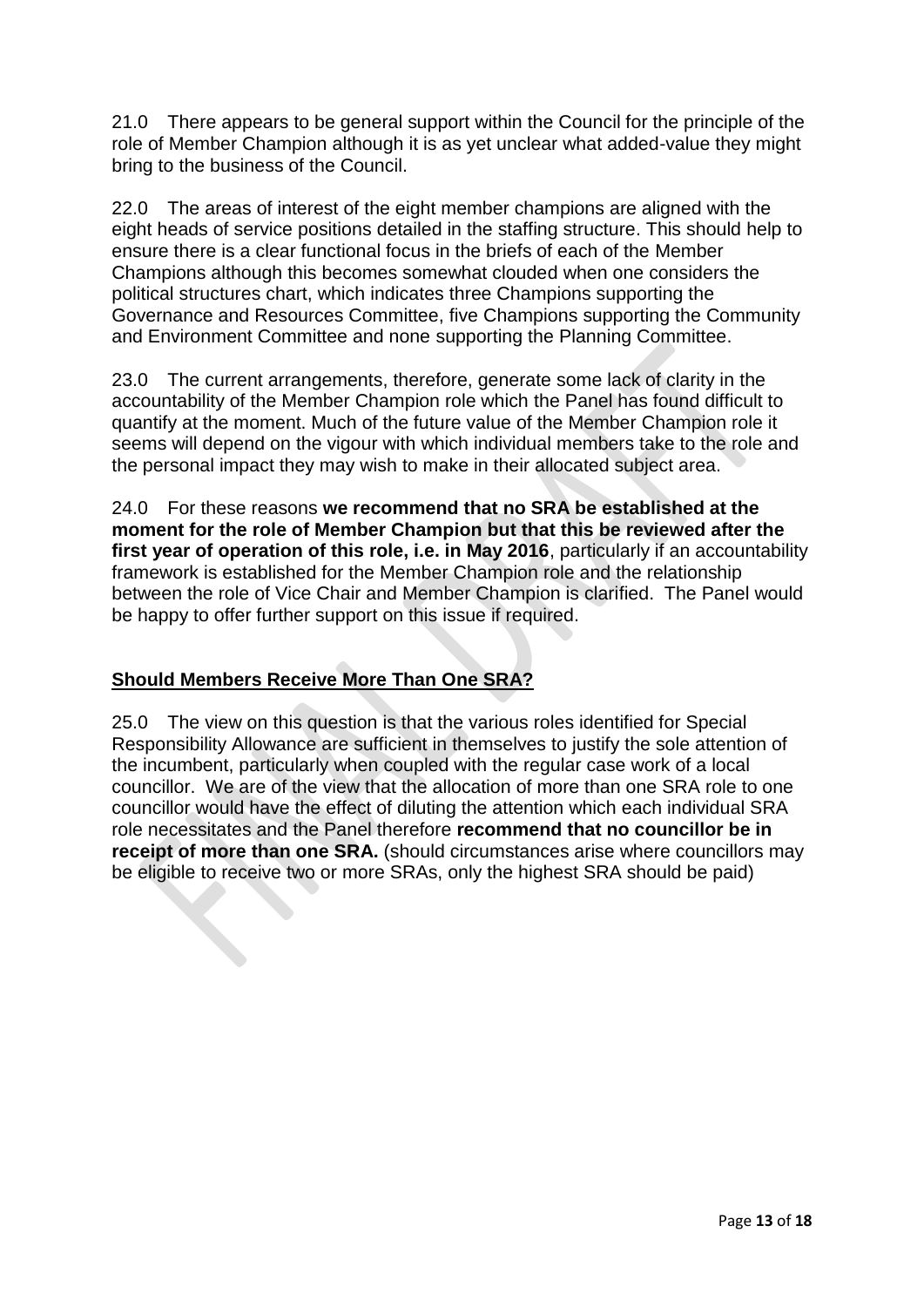# **H - Other Expenses**

1.0 All schemes of members' allowances make provision for the payment to councillors of expenses that are necessarily incurred in performing the role of locally elected representative. Such expenses generally cover travel costs, subsistence when on council business and reimbursement of the costs of caring for a councillor's dependents.

2.0 The Panel notes that the level of expenses claimed by councillors in Derbyshire Dales is low, perhaps reflecting a strong sense of 'public service ethos' within the Council. There appear to be robust communication channels between councillors and the relevant staff which engender effective implementation of the scheme. The Panel anticipate that this good practice will continue, particularly in relation to any expenses incurred on overnight accommodation, where prior approval and bookings should be coordinated through the staff of the Council.

3.0 The Panel is aware that the previous practice of paying a telephone allowance has been superseded by the provision to all councillors of mobile communication devises. This allows councillors to maintain communication with the Council and to receive paperwork ahead of meetings. This arrangement, although relatively new, appears to operate satisfactorily and the Panel would not suggest any changes to this arrangement.

4.0 Other than for the carer's allowance there are well established rates of expenses that are fixed or negotiated and agreed (usually annually) through national framework agreements. These nationally agreed rates are used by the majority of local authorities in their Schemes of Allowances for elected members and the Panel can see no reason to vary from this principle.

5.0 There is, however, one caveat to this general principle. This relates to the rate at which the mileage allowance is set. It is noted that the rate currently paid to staff varies with the total annual mileage and the cc of the vehicle used. However, in recent times, there appears to have been a general shift away from this tiered arrangement to a flat rate, such as is used by HMRC.

6.0 It is important to ensure that effective control and transparency are evident in the scope of the travel expenses scheme. For this reason it is felt that the scheme should only recognise and reimburse journeys between the councillors residence and the location of the Approved Duty (see Appendix C).

7.0 The Panel **recommends that the travel expense payment for the use of a councillor's private vehicle (car, motorcycle or bicycle) whilst on official Council business be fixed to the current rates recognised by HMRC.**

- 8.0 **It is further recommended that:**
	- **the scheme for claiming travel expenses extend to cover travel to Approved Duties (see Appendix C) between the following locations:-**
		- **Home – meeting – home**
		- **Work – meeting – work**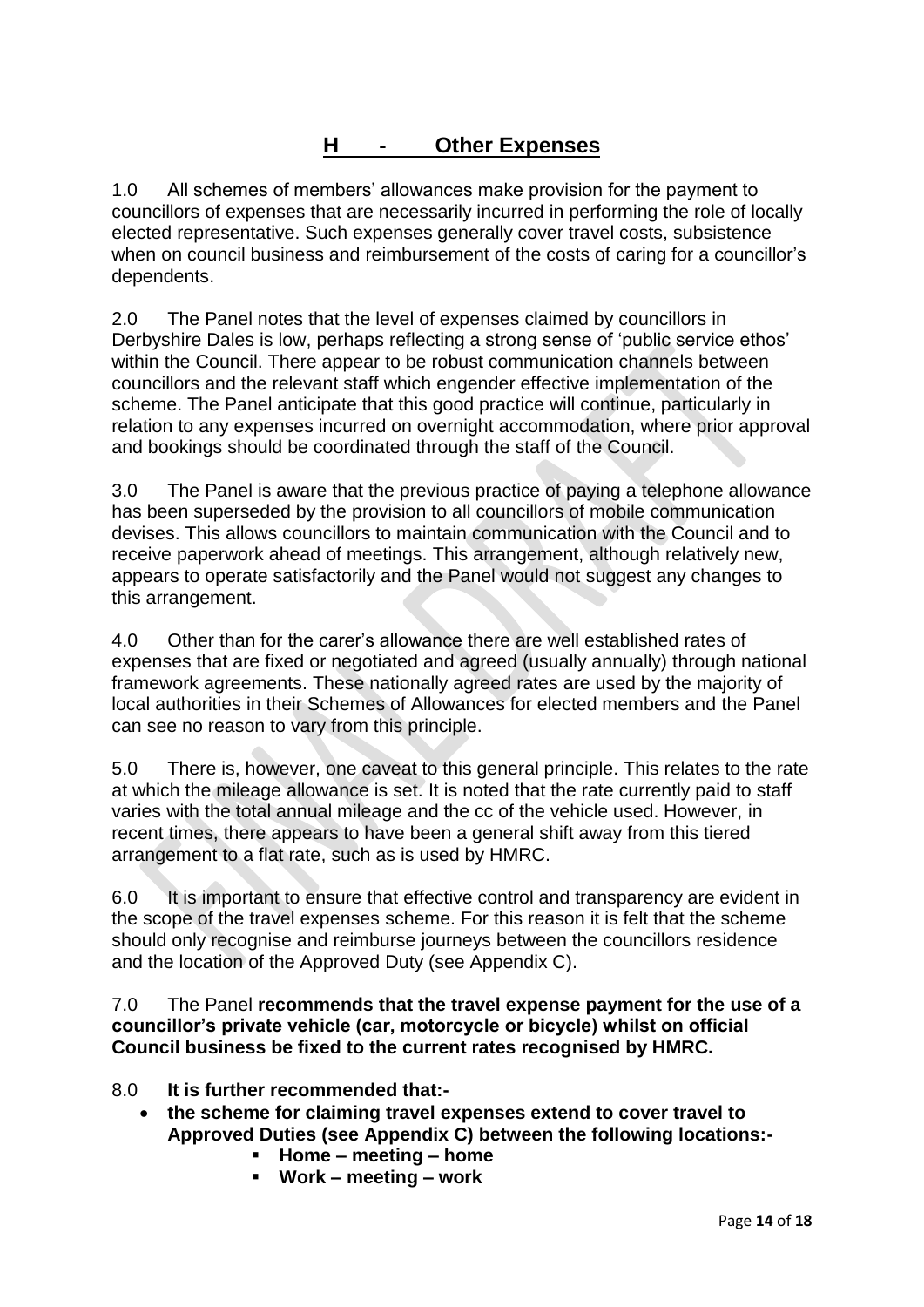- **Work – meeting – home or vice versa (less usual home to work journey);**
- **other subsistence rates available to councillors mirror those available to the staff of the Council; and**
- **any future changes to the staff scheme be mirrored in the expenses rates available to councillors.**

9.0 With regard to the payment of child care and dependent carer's allowances, the current scheme of allowances contains provision for the payment of such expenses at the rate of £5 per hour.

10.0 The Panel believe this to be an under-valuation of the current cost of such expenses and research with other councils indicates that, in the majority of current schemes, the rate of this payment is related to either the minimum wage or the national living wage rate and often higher than this.

**11.0 It is recommended, therefore, that child carer's and dependent carer's allowance be increased to £7.20 per hour and subsequently reimbursed at the National Living Wage. The reimbursement of such expenses should be conditional on the production of receipts to the satisfaction of the Head of Corporate Services.** 

12.0 The Panel also recognises that specific circumstances may arise which create a need for specialist support in certain situations. **It is further recommended, therefore, that in exceptional circumstances (e.g. where a dependent has a disability and specialised care is required) and with the prior authorisation of the Head of Corporate Services, higher hourly rates should be considered.**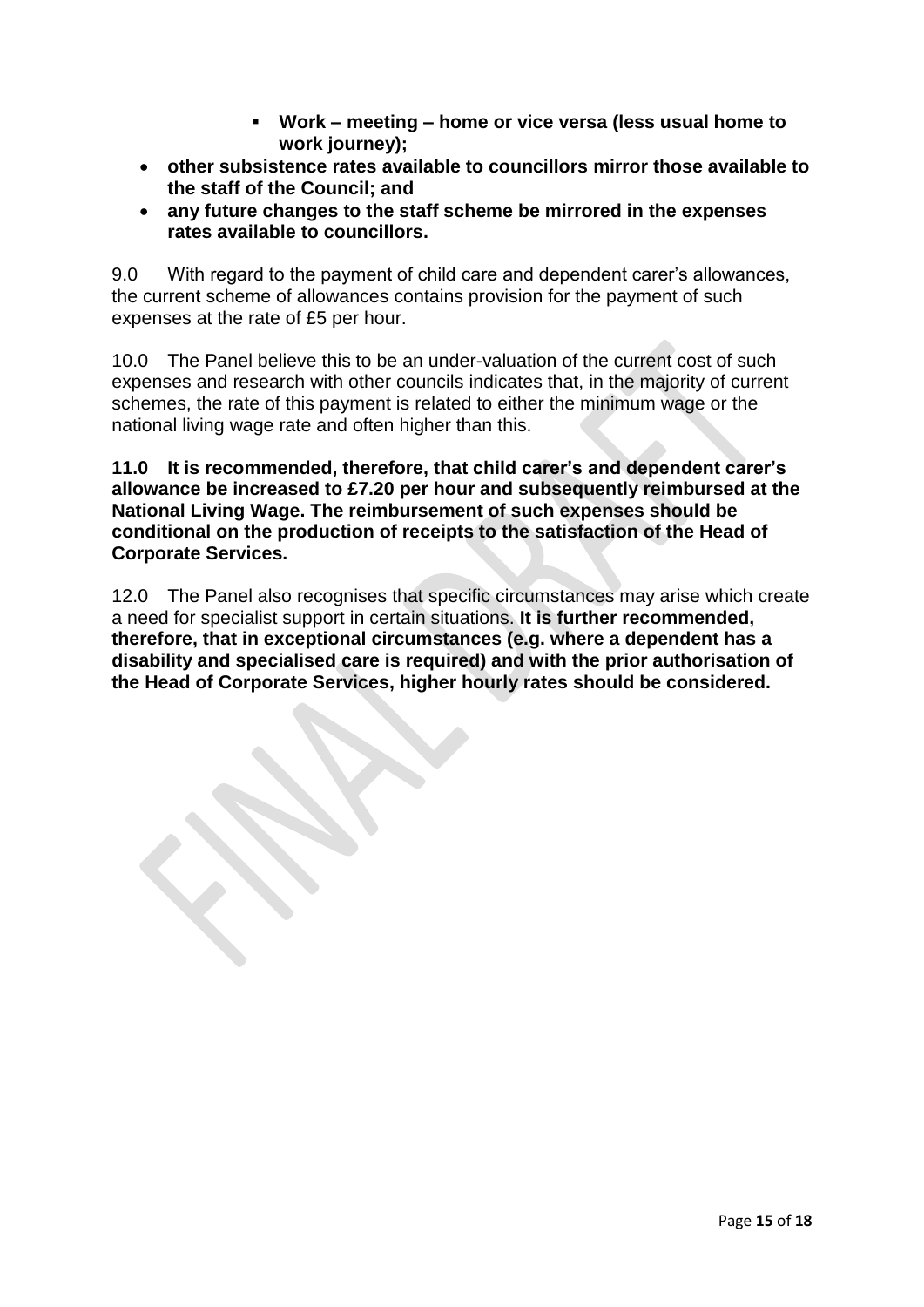# **I - Date of Implementation of Recommendations**

1.0 Should the Council resolve to accept the recommendations included in this report it has further discretion over any date of implementation. However, the Panel would like to comment on how the Council may address this discretion.

2.0 There is a potential line of argument suggesting that the new political structures were implemented from the date of the Council meeting on 28 May 2015 and that any revisions to the scheme of allowances should reflect this. However, we are mindful of the fact that implementing some of the recommendations would result in a downward adjustment of some of the Special Responsibility Allowances and that, should the above approach be adopted, it would presuppose the repayment of allowances already received by a number of individual councillors. For reasons of fairness and natural justice we do not recommend this approach.

3.0 However, during the review we have received a consistent message regarding the demands made of the planning committee. This was formed from the merger of two previous committees in May 2015 and has been conducting its often high-profile, decision-making functions since this time. It is clear that the current level of SRA's set for the Chair and Vice-Chair of this particular committee are significantly less that the new levels now suggested and the **recommendation on this specific issue is that (should the Council accept the recommendations in Section B of the report) the proposed SRA associated with the positions of Chair and Vice-Chair of the planning committee be backdated to the 1 st June 2015**.

4.0 The other main **recommendation on this issue is that all other changes agreed to the scheme of allowances should be implemented from 1st January 2016.** 

## **J - Annual Review and Adjustment of Allowances and Expenses**

1.0 The panel's general view on this matter is that current arrangements should remain extant, in that, unless any substantive changes are made in the administrative structures of the Council, there should be an annual adjustment to the Basic and Special Responsibility Allowances in line with any annual 'cost of living' increases awarded to staff.

2.0 We believe that the same principle should also apply to the rates of expenses available to elected members which should mirror the levels paid to Council staff. The only exception to this would be the reimbursement of expenses paid in relation to carer's allowances which should mirror any movement in the wider economy reflected by the National Living Wage.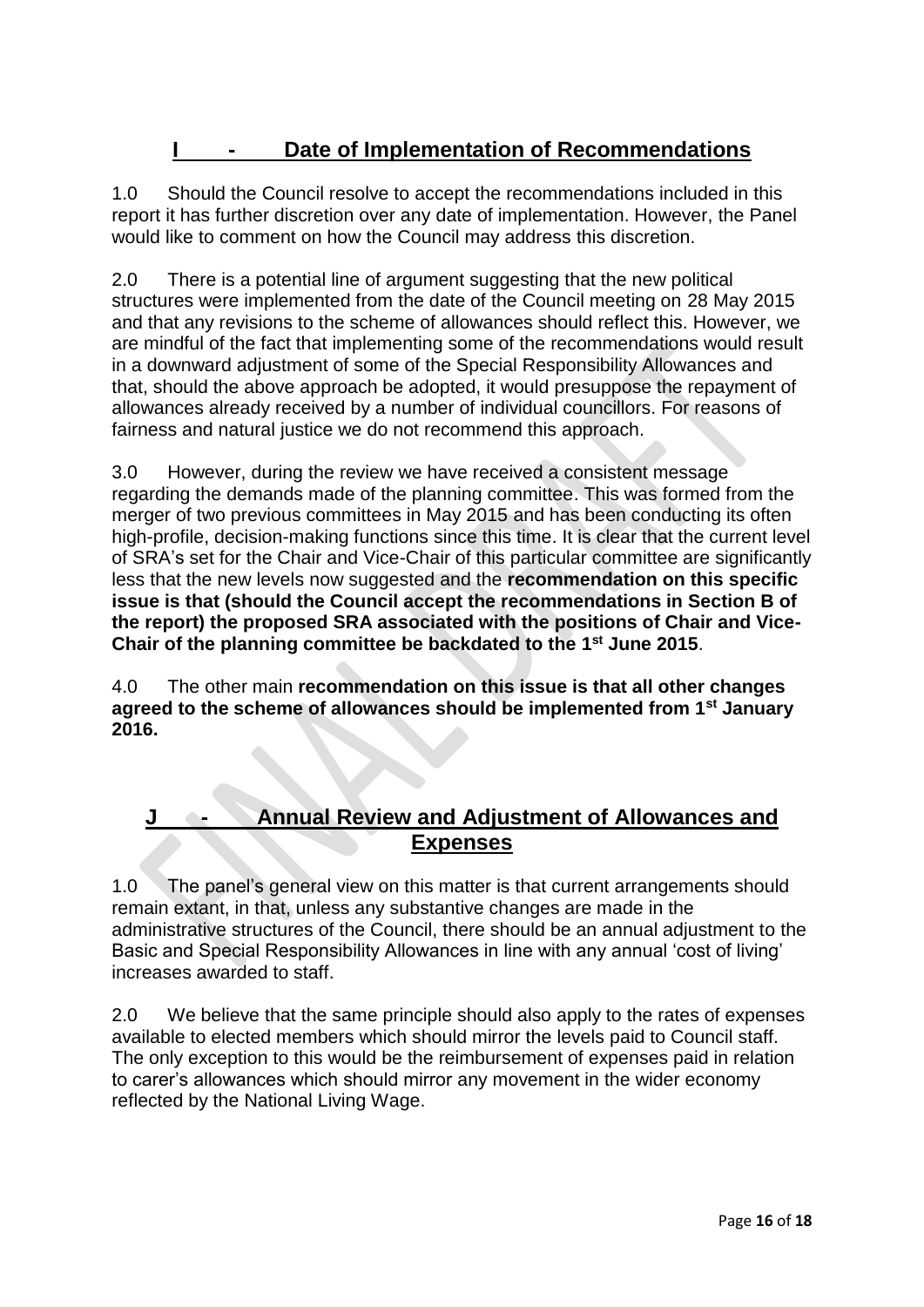# **Appendix A – Composition of the IRP**

| Phillip Woodward (Chair) | Former district council Chief Executive and Director of |
|--------------------------|---------------------------------------------------------|
|                          | Environmental Services. National charity trustee and    |
|                          | advisor on public health. Born and educated in north    |
|                          | Derbyshire                                              |
| Pat Boyle                | Bank official with HSBC for 32 years, Magistrate for 18 |
|                          | years and member of Derbyshire County Council           |
|                          | Independent Remuneration panel.                         |
| lan Orford               | Former senior bank official and Chair of Derbyshire     |
|                          | <b>County Council IRP.</b>                              |
| Roger Tebb               | Resident of Matlock for seventeen years following       |
|                          | retirement from process industry management and         |
|                          | consultancy. Chair of Derbyshire Dales IRP until 2009.  |

# **Appendix B – Comparator Councils used in the Review**

- 1. Amber Valley BC
- 2. Bolsover DC
- 3. Chesterfield BC
- 4. Erewash BC
- 5. High Peak BC
- 6. Cotswold DC
- 7. East Lindsey DC
- 8. Harborough DC
- 9. Melton BC
- 10. Mid Devon DC
- 11. North Kesteven DC
- 12. Craven DC
- 13. Eden DC
- 14. North Dorset DC
- 15. North East Derbyshire DC
- 16. Purbeck DC
- 17. Ribble Valley BC
- 18. Rydale DC
- 19. South Derbyshire DC
- 20. Staffordshire Moorlands DC